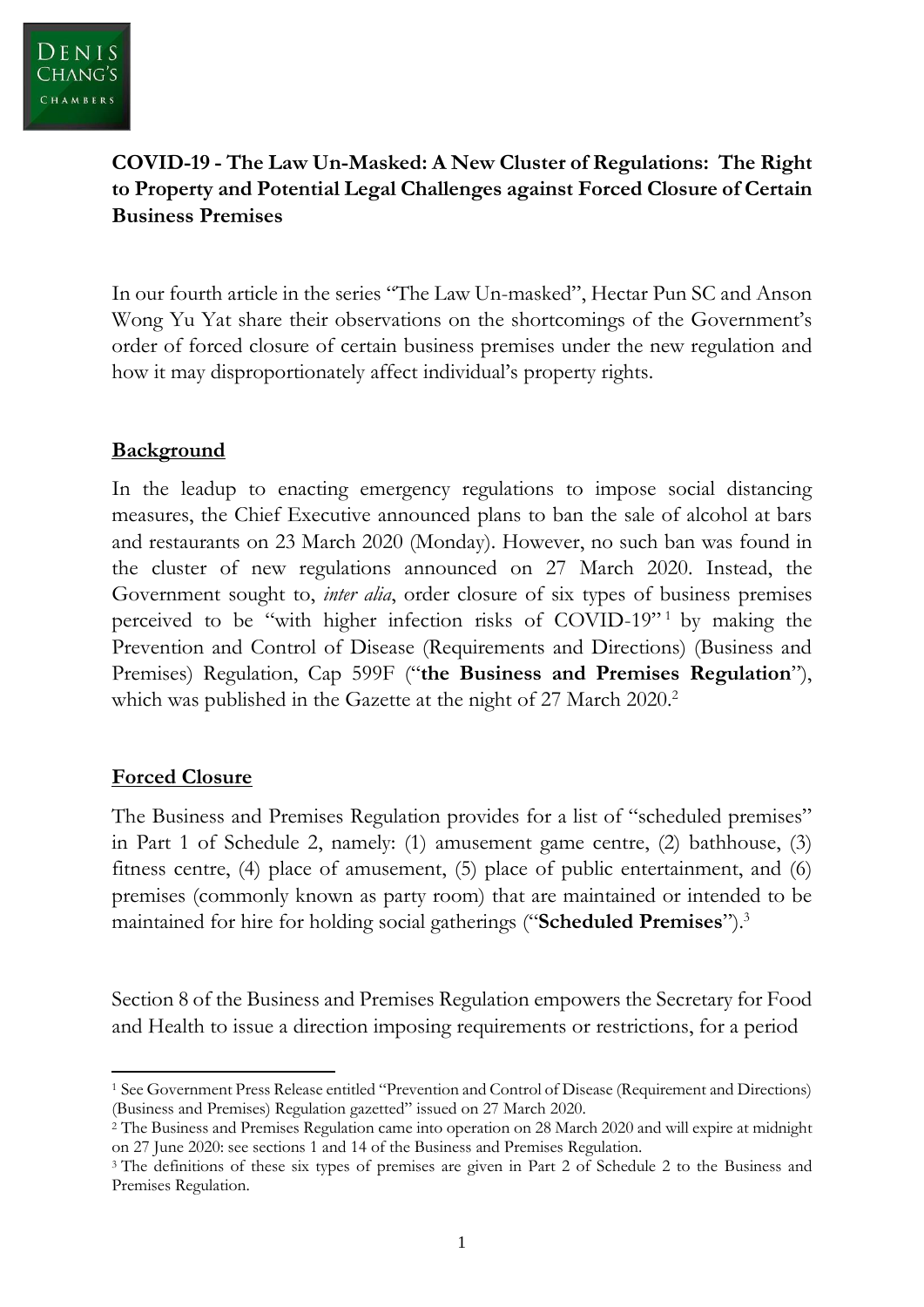specified in the direction, in relation to any or all of the following: (1) the mode of operation of any business or activity carried on at any Scheduled Premises; (2) the closing of any Scheduled Premises, or part of the Scheduled Premises; (3) the opening hours of any Scheduled Premises on a day.

By a notice published in the Gazette on 27 March 2020, the Secretary for Food and Health directed that all Scheduled Premises "must be closed for a period of 14 days beginning at 6:00 p.m. on 28 March 2020" ("**the Forced Closure**"). <sup>4</sup> Given the fluidity of the public health situation, it is uncertain whether any further direction(s) will be issued to extend the Forced Closure after this 14-day period.<sup>5</sup>

### **Right to Property**

In Hong Kong, the right to property is constitutionally entrenched by Articles 6 and 105 of the Basic Law of the HKSAR. The central feature of Articles 6 and 105 is that they impose an obligation on the HKSAR to protect private property rights. 6 The overall intention is the protection of an individual in the use of his property, which is not confined to tangible assets but includes any right which has an economic value.<sup>7</sup> It is also well established that economic interests connected with the running of a business constitute property. 8

Where there is an encroachment on an individual's private property rights, the encroaching measure's validity is determined by a proportionality analysis involving four steps, namely: (1) whether the intrusive measure pursues a legitimate aim; (2) if so, whether it is rationally connected with advancing that aim; (3) whether the measure is no more than necessary for that purpose; and (4) whether a reasonable balance has been struck between the societal benefits of the encroachment and the inroads made into the constitutionally protected rights of the individual, asking in particular whether pursuit of the societal interest results in an unacceptably harsh burden on the individual.<sup>9</sup>

<sup>4</sup> See G.N. (E.) 17 of 2020.

<sup>5</sup> According to section 8(2) of the Business and Premises Regulation, "a period specified in any direction issued under subsection (1) must not exceed 14 day".

<sup>6</sup> See *Hysan Development Co Ltd v Town Planning Board* (2016) 19 HKCFAR 372 at §29.

<sup>7</sup> See *Interush Ltd v Commissioner of Police* [2019] 1 HKLRD 892 at §6.18.

<sup>8</sup> See *Tre Traktörer Aktiebolag v Sweden* (1991) 13 EHRR 309 at §53.

<sup>9</sup> See *Hysan* at §§132-135.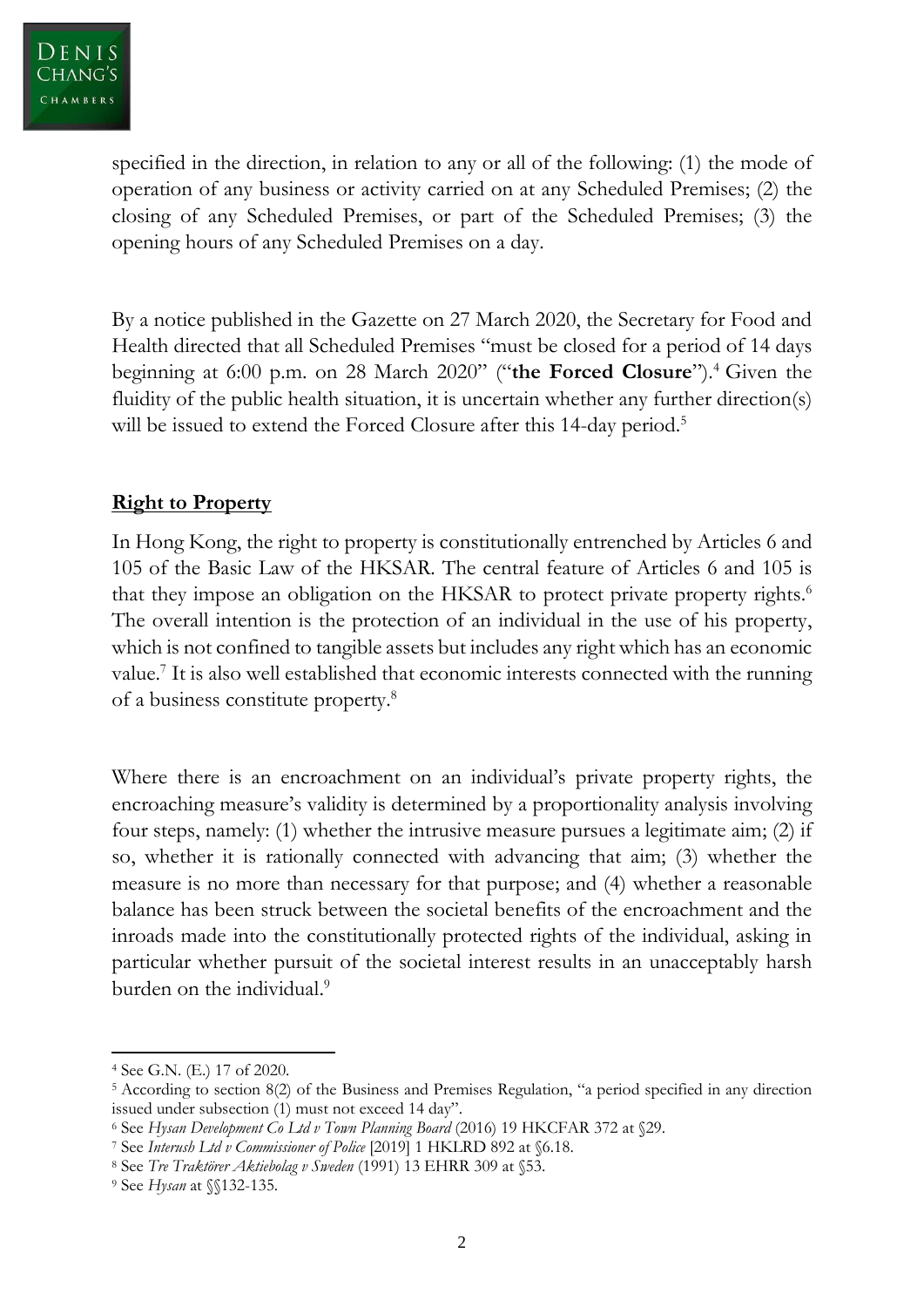#### **Potential Legal Challenges**

By virtue of the direction ordering the Forced Closure of 14 days, the rights of owners of Scheduled Premises to use their private properties (such as their premises and the equipment set up therein) to carry on businesses during this 14-day period (which might be further extended) are clearly encroached upon. While the Forced Closure forms part of the Government's "temporary measures to address the current situation of public health emergency"<sup>10</sup>, it is questionable whether the Forced Closure, if challenged by way of judicial review, could survive the proportionality test.

The burden falls squarely on the Government to justify the encroachment. It has to show that the Direction is "no more than necessary". In this connection, it is arguable that at least some of the Scheduled Premises do not pose "higher infection risks of COVID-19" than catering premises, in that the activities at some of the Scheduled Premises do not require the removal of masks at all. It thus begs the question why measures similar to those imposed on catering premises $11$  (such as mandatory wearing of masks, body temperature screening, provision of hand sanitisers and maintenance of an appropriate distance, etc) could not, as an alternative to forced closure, be imposed on those Scheduled Premises so as to reduce infection risks.

Further, the lack of compensation for the Forced Closure will no doubt cause serious financial difficulties to many proprietors such as to amount to "an unacceptably harsh burden" on them. In this regard, it is arguable that the Government may have failed to strike a reasonable balance, especially when the Direction was made without consultation with the relevant stakeholders.

# **Concluding Remarks**

The unprecedented measures imposed by the Government to control community spread may be made with good intention. However, it is in these times of crisis that the rule of law must be cherished and an important facet of the rule of law is the effective protection of human rights, which are enshrined in the Basic Law as well as the Hong Kong Bill of Rights.

<sup>&</sup>lt;sup>10</sup> See note 1 above.

<sup>11</sup> See G.N. (E.) 16 of 2020.